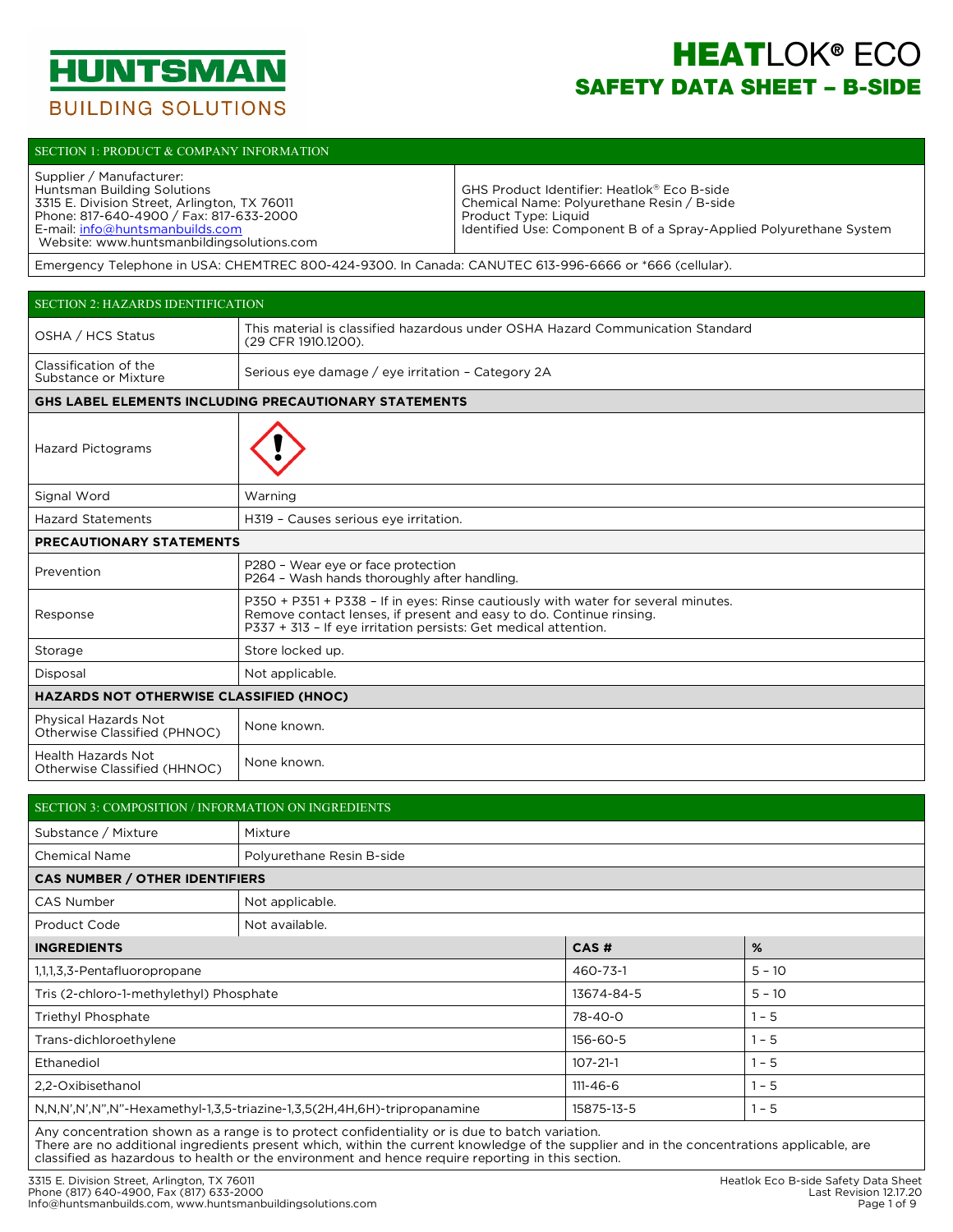Occupational exposure limits, if available, are listed in Section 8.

| <b>SECTION 4: FIRST AID MEASURES</b>  |                                                                                                                                                                                                                                                                                                                     |  |  |  |  |  |  |  |  |
|---------------------------------------|---------------------------------------------------------------------------------------------------------------------------------------------------------------------------------------------------------------------------------------------------------------------------------------------------------------------|--|--|--|--|--|--|--|--|
|                                       | <b>DESCRIPTION OF NECESSARY FIRST AID MEASURES</b>                                                                                                                                                                                                                                                                  |  |  |  |  |  |  |  |  |
| Eye Contact                           | Immediately flush eyes with plenty of water, occasionally lifting the upper and lower eyelids. Check for and<br>remove any contact lenses. Continue to rinse for at least 20 minutes. Get medical attention.                                                                                                        |  |  |  |  |  |  |  |  |
| Inhalation                            | Remove victim to fresh air and keep at rest in a position comfortable for breathing. If not breathing, if<br>breathing is irregular or if respiratory arrest occurs, provide artificial respiration or oxygen by trained<br>personnel. Maintain an open airway. Get medical attention if symptoms occur.            |  |  |  |  |  |  |  |  |
| Skin Contact                          | Flush contaminated skin with plenty of water. Get medical attention if symptoms occur. Wash clothing<br>before reuse. Clean shoes thoroughly before reuse.                                                                                                                                                          |  |  |  |  |  |  |  |  |
| Ingestion                             | Wash out mouth with water. If material has been swallowed and the exposed person is conscious, give small<br>quantities of water to drink. Do not induce vomiting unless directed to do so by medical personnel. Never<br>give anything by mouth to an unconscious person. Get medical attention if symptoms occur. |  |  |  |  |  |  |  |  |
|                                       | <b>MOST IMPORTANT SYMPTOMS / EFFECTS, ACUTE AND DELAYED</b>                                                                                                                                                                                                                                                         |  |  |  |  |  |  |  |  |
| POTENTIAL ACUTE HEALTH EFFECTS        |                                                                                                                                                                                                                                                                                                                     |  |  |  |  |  |  |  |  |
| Eye Contact                           | Causes serious eye irritation.                                                                                                                                                                                                                                                                                      |  |  |  |  |  |  |  |  |
| Inhalation                            | Exposure to decomposition products may cause a health hazard. Serious effects may be delayed following<br>exposure.                                                                                                                                                                                                 |  |  |  |  |  |  |  |  |
| <b>Skin Contact</b>                   | No known significant effects or critical hazards.                                                                                                                                                                                                                                                                   |  |  |  |  |  |  |  |  |
| Ingestion                             | Irritating to mouth, throat and stomach.                                                                                                                                                                                                                                                                            |  |  |  |  |  |  |  |  |
| <b>OVER-EXPOSURE SIGNS / SYMPTOMS</b> |                                                                                                                                                                                                                                                                                                                     |  |  |  |  |  |  |  |  |
| Eye Contact                           | Adverse symptoms may include the following: pain or irritation, watering, redness.                                                                                                                                                                                                                                  |  |  |  |  |  |  |  |  |

| Eye Contact                                                                          | Adverse symptoms may include the following: pain or irritation, watering, redness.                                                                                          |  |  |  |  |  |
|--------------------------------------------------------------------------------------|-----------------------------------------------------------------------------------------------------------------------------------------------------------------------------|--|--|--|--|--|
| Inhalation                                                                           | No known significant effects or critical hazards.                                                                                                                           |  |  |  |  |  |
| <b>Skin Contact</b>                                                                  | No known significant effects or critical hazards.                                                                                                                           |  |  |  |  |  |
| Ingestion                                                                            | No known significant effects or critical hazards.                                                                                                                           |  |  |  |  |  |
| INDICATION OF IMMEDIATE MEDICAL ATTENTION AND SPECIAL TREATMENT NEEDED. IF NECESSARY |                                                                                                                                                                             |  |  |  |  |  |
| Notes to Physician                                                                   | In case of inhalation of decomposition products in a fire, symptoms may be delayed. The exposed person<br>may need to be kept under medical surveillance for 48 hours.      |  |  |  |  |  |
| <b>Specific Treatments</b>                                                           | No specific treatment.                                                                                                                                                      |  |  |  |  |  |
| Protection of First-aiders                                                           | No action shall be taken involving any personal risk or without suitable training. It may be dangerous to the<br>person providing aid to give mouth-to-mouth resuscitation. |  |  |  |  |  |
| See toxicological information (Section 11)                                           |                                                                                                                                                                             |  |  |  |  |  |

| <b>SECTION 5: FIRE FIGHTING MEASURES</b>               |                                                                                                                                                                                                                                                    |
|--------------------------------------------------------|----------------------------------------------------------------------------------------------------------------------------------------------------------------------------------------------------------------------------------------------------|
| Suitable Extinguishing Media                           | Use dry chemical, CO2, water spray (fog) or foam.                                                                                                                                                                                                  |
| Unsuitable Extinguishing Media                         | None known.                                                                                                                                                                                                                                        |
| Specific Hazards Arising<br>from the Chemical          | No specific fire or explosion hazard.                                                                                                                                                                                                              |
| Hazardous Thermal<br><b>Decomposition Products</b>     | Combustion products may include carbon monoxide, carbon dioxide, nitrogen oxides, halogenated<br>compounds, traces of ammonia vapors, phosphoric oxides, aldehydes and ketones, low molecular weight<br>organic products, noxious and toxic fumes. |
| <b>Special Protective Actions</b><br>for Fire Fighters | No special measures are required.                                                                                                                                                                                                                  |
| Special Protective Equipment<br>for Fire Fighters      | Fire-fighters should wear appropriate protective equipment and self-contained breathing apparatus (SCBA)<br>with a full face-piece operated in positive pressure mode.                                                                             |

# SECTION 6: ACCIDENTAL RELEASE MEASURES

| PERSONAL PRECAUTIONS, PROTECTIVE EQUIPMENT AND EMERGENCY PROCEDURES |                                                                                                                                                                                                              |  |  |  |  |  |
|---------------------------------------------------------------------|--------------------------------------------------------------------------------------------------------------------------------------------------------------------------------------------------------------|--|--|--|--|--|
| For Non-emergency Personnel                                         | Put on appropriate personal protective equipment.                                                                                                                                                            |  |  |  |  |  |
| For Emergency Responders                                            | If specialized clothing is required to deal with the spillage, take note of any information in Section 8 on<br>suitable and unsuitable materials. See also the information in "For Non-emergency Personnel". |  |  |  |  |  |
|                                                                     |                                                                                                                                                                                                              |  |  |  |  |  |

| l Environmental Precautions | Avoid dispersal of spilled material and runoff and contact with soil, waterways, drains and sewers. Inform the<br>I relevant authorities if the product has caused environmental pollution (sewers, waterways, soil or air). |
|-----------------------------|------------------------------------------------------------------------------------------------------------------------------------------------------------------------------------------------------------------------------|
|                             |                                                                                                                                                                                                                              |

# **METHODS AND MATERIALS FOR CONTAINMENT AND CLEANING UP**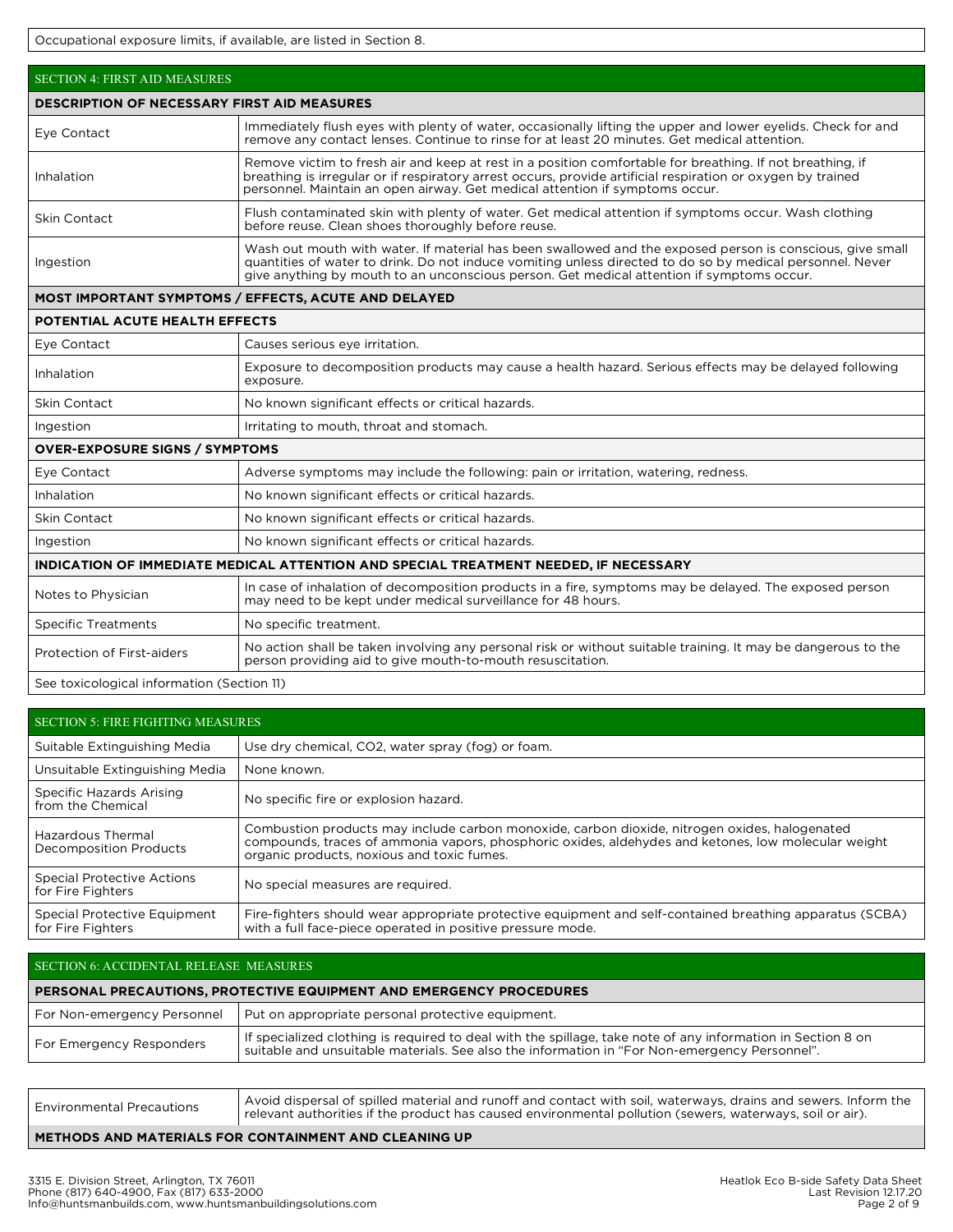Spill

Stop leak if without risk. Move containers from spill area. Approach release from upwind. Prevent entry into sewers, water courses, basements or confined areas. Wash spillages into an effluent treatment plant or proceed as follows. Contain and collect spillage with non-combustible, absorbent material e.g. sand, earth, vermiculite or diatomaceous earth and place in container for disposal according to local regulations (see Section 13). Dispose of via a licensed waste disposal contractor. Contaminated absorbent material may pose the same hazard as the spilled product. Note: see Section 1 for emergency contact information and Section 13 for waste disposal.

| SECTION 7: HANDLING & STORAGE                                  |                                                                                                                                                                                                                                                                                                                                                                                                                                                                                                          |
|----------------------------------------------------------------|----------------------------------------------------------------------------------------------------------------------------------------------------------------------------------------------------------------------------------------------------------------------------------------------------------------------------------------------------------------------------------------------------------------------------------------------------------------------------------------------------------|
| <b>PRECAUTIONS FOR SAFE HANDLING</b>                           |                                                                                                                                                                                                                                                                                                                                                                                                                                                                                                          |
| Storage Temperature                                            | $50 - 80$ °F (10 - 27°C)                                                                                                                                                                                                                                                                                                                                                                                                                                                                                 |
| Storage Life                                                   | 6 months                                                                                                                                                                                                                                                                                                                                                                                                                                                                                                 |
| <b>Protective Measures</b>                                     | Put on appropriate personal protective equipment (see Section 8). Do not ingest. Avoid contact with eyes,<br>skin and clothing. Avoid breathing vapor or mist. Keep in the original container or an approved alternative<br>made from a compatible material, kept tightly closed when not in use. Empty containers retain product<br>residue and can be hazardous. Do not reuse container.                                                                                                               |
| Advice on General<br>Occupational Hygiene                      | Eating, drinking and smoking should be prohibited in areas where this material is handled, stored and processed.<br>Workers should wash hands and face before eating, drinking and smoking. See also Section 8 for additional<br>information on hygiene measures.                                                                                                                                                                                                                                        |
| Conditions for Safe Storage<br>Including any Incompatibilities | Store in accordance with local regulations. Store in original container protected from direct sunlight in a dry,<br>cool and well-ventilated area, away from incompatible materials (see Section 10) and food and drink. Keep<br>container tightly closed and sealed until ready for use. Containers that have been opened must be carefully<br>resealed and kept upright to prevent leakage. Do not store in unlabeled containers. Use appropriate<br>containment to avoid environmental contamination. |

#### SECTION 8: EXPOSURE CONTROL / PERSONAL PROTECTION

#### **CONTROL PARAMETERS – UNITED STATES**

## **OCCUPATIONAL EXPOSURE LIMITS**

| Ingredient Name                                           | Occupational Exposure Limit Values                                                                                            |
|-----------------------------------------------------------|-------------------------------------------------------------------------------------------------------------------------------|
| 1,1,1,3,3-Pentafluoropropane                              | AIHA WEEL (United States, 10/2011)<br>TWA: 300 ppm 8 hours                                                                    |
| Triethyl Phosphate                                        | AIHA WEEL (United States, 10/2011)<br>TWA: 7.45 mg/m <sup>3</sup> 8 hours                                                     |
| Trans-dichloroethylene                                    | ACGIH TLV (United States, 4/2014)<br>TWA: 200 ppm 8 hours<br>TWA: 793 mg/m <sup>3</sup> 8 hours                               |
| Ethanediol<br><b>ACGIH TLV</b><br>(United States, 4/2014) | C: 100 mg/m <sup>3</sup> Form: Aerosol<br>OSHA PEL 1989 (United States, 3/1989)<br>CEIL: $125 \text{ mg/m}^3$<br>CEIL: 50 ppm |
| 2.2-Oxibisethanol                                         | AIHA WEEL (United States, 5/2010)<br>TWA: 10 mg/m <sup>3</sup> 8 hours                                                        |

## **CONTROL PARAMETERS - CANADA**

| <b>OCCUPATIONAL EXPOSURE LIMITS</b> |                           | TWA (8 HOURS) |                          |                          | <b>STEL (15 MINS)</b>    |                          |                          |                          |                   |                          |       |
|-------------------------------------|---------------------------|---------------|--------------------------|--------------------------|--------------------------|--------------------------|--------------------------|--------------------------|-------------------|--------------------------|-------|
| Ingredient Name                     | List Name                 | ppm           | mg/m <sup>3</sup>        | other                    | ppm                      | mg/m <sup>3</sup>        | other                    | ppm                      | mg/m <sup>3</sup> | other                    | notes |
| Trans-dichloroethylene              | <b>US ACGIH</b><br>4/2014 | 200           | 793                      | $\qquad \qquad -$        |                          | $\overline{\phantom{0}}$ |                          | $\overline{\phantom{0}}$ |                   | -                        |       |
|                                     | AB 4/2009                 | 200           | 793                      | $\overline{\phantom{0}}$ |                          |                          |                          | -                        | -                 | -                        |       |
|                                     | BC 7/2013                 | 200           | $\overline{\phantom{a}}$ | $\overline{\phantom{0}}$ | $\overline{\phantom{0}}$ | $\overline{\phantom{0}}$ | $\overline{\phantom{0}}$ | $\overline{\phantom{0}}$ | -                 | -                        |       |
|                                     | ON 1/2013                 | 200           | 793                      | $\overline{\phantom{0}}$ |                          |                          |                          |                          |                   | -                        |       |
|                                     | QC 1/2014                 | 200           | 793                      | $\equiv$                 |                          |                          |                          | -                        | -                 | $\overline{\phantom{0}}$ |       |
| 1,1,1,3,3-<br>Pentafluoropropane    | <b>US AIHA 10/2011</b>    | 300           | -                        |                          |                          |                          |                          |                          |                   |                          |       |

| Ethanediol | $\sim$ $\sim$ $\sim$ $\sim$ $\sim$<br>ILU.IH<br>▵<br>/2014 | $\overline{\phantom{0}}$ | $\overline{\phantom{0}}$ | $\overline{\phantom{0}}$ | $\overline{\phantom{0}}$ | $\overline{\phantom{0}}$ | $\overline{\phantom{0}}$ | $\overline{\phantom{0}}$ | 100 | $\overline{\phantom{0}}$ |  |
|------------|------------------------------------------------------------|--------------------------|--------------------------|--------------------------|--------------------------|--------------------------|--------------------------|--------------------------|-----|--------------------------|--|
|------------|------------------------------------------------------------|--------------------------|--------------------------|--------------------------|--------------------------|--------------------------|--------------------------|--------------------------|-----|--------------------------|--|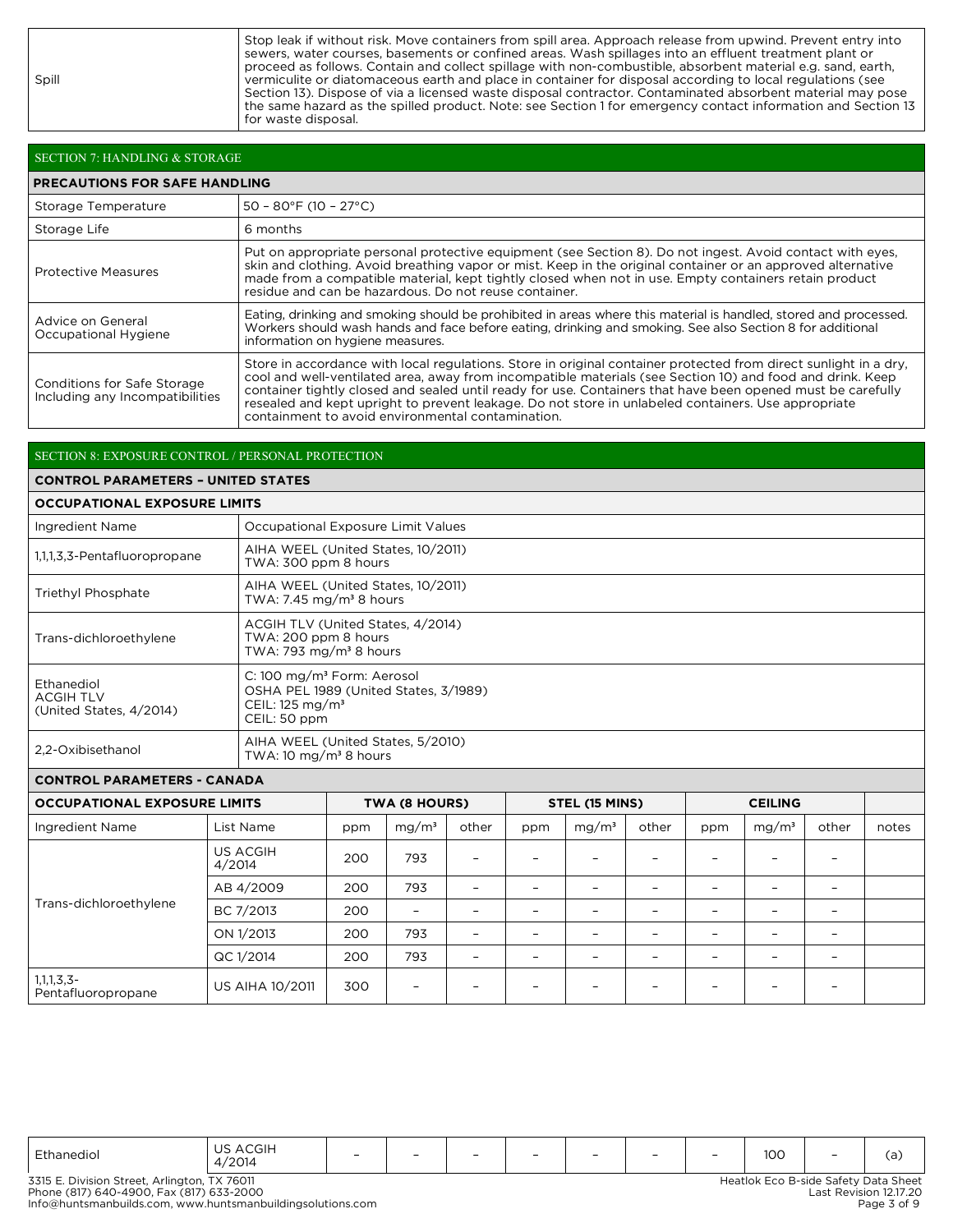|                                                                                                                                                   | AB 4/2009                                                                                                                                                                                                                                                                                                                                                                                    | $\frac{1}{2}$                                                                                                                                                                                                                                                                                                                           | $\overline{\phantom{0}}$ | $\equiv$                 | $\equiv$                 | $\equiv$                 | $\equiv$                 | $\overline{\phantom{0}}$ | 100                      | $\equiv$                 | (3)(a) |
|---------------------------------------------------------------------------------------------------------------------------------------------------|----------------------------------------------------------------------------------------------------------------------------------------------------------------------------------------------------------------------------------------------------------------------------------------------------------------------------------------------------------------------------------------------|-----------------------------------------------------------------------------------------------------------------------------------------------------------------------------------------------------------------------------------------------------------------------------------------------------------------------------------------|--------------------------|--------------------------|--------------------------|--------------------------|--------------------------|--------------------------|--------------------------|--------------------------|--------|
|                                                                                                                                                   |                                                                                                                                                                                                                                                                                                                                                                                              |                                                                                                                                                                                                                                                                                                                                         |                          | $\overline{a}$           | L.                       | $\overline{a}$           | $\overline{a}$           | $\overline{\phantom{a}}$ | 100                      | L                        | (a)    |
|                                                                                                                                                   | BC 7/2013                                                                                                                                                                                                                                                                                                                                                                                    | $\overline{\phantom{a}}$                                                                                                                                                                                                                                                                                                                | 10 <sup>°</sup>          | ÷,                       | $\overline{\phantom{a}}$ | 20                       | $\overline{\phantom{a}}$ | $\overline{\phantom{0}}$ | $\equiv$                 | $\overline{\phantom{a}}$ | (b)    |
|                                                                                                                                                   |                                                                                                                                                                                                                                                                                                                                                                                              | $\overline{a}$                                                                                                                                                                                                                                                                                                                          | $\overline{a}$           | L.                       | $\equiv$                 | $\equiv$                 | $\sim$                   | 50                       | $\overline{a}$           | $\overline{\phantom{0}}$ | (c)    |
|                                                                                                                                                   | ON 1/2013                                                                                                                                                                                                                                                                                                                                                                                    | $\overline{\phantom{a}}$                                                                                                                                                                                                                                                                                                                | $\overline{\phantom{0}}$ |                          | $\overline{\phantom{a}}$ | $\overline{\phantom{a}}$ | $\overline{\phantom{a}}$ | $\overline{\phantom{a}}$ | 100                      | $\overline{a}$           | (a)    |
|                                                                                                                                                   | QC 1/2014                                                                                                                                                                                                                                                                                                                                                                                    | $\overline{a}$                                                                                                                                                                                                                                                                                                                          | $\overline{\phantom{0}}$ | ÷,                       | 50                       | 127                      | $\blacksquare$           | $\frac{1}{2}$            | ÷,                       | $\equiv$                 | (d)    |
| 2,2-Oxibisethanol                                                                                                                                 | <b>US AIHA 5/2010</b>                                                                                                                                                                                                                                                                                                                                                                        | $\qquad \qquad -$                                                                                                                                                                                                                                                                                                                       | 10 <sup>°</sup>          | $\equiv$                 | $\equiv$                 | $\equiv$                 | $\overline{\phantom{a}}$ | $\bar{\phantom{a}}$      | $\overline{\phantom{0}}$ | $\qquad \qquad -$        |        |
| Triethyl Phosphate                                                                                                                                | <b>US AIHA 10/2011</b>                                                                                                                                                                                                                                                                                                                                                                       | $\overline{\phantom{0}}$                                                                                                                                                                                                                                                                                                                | 7.45                     | $\equiv$                 | $\equiv$                 | $\equiv$                 | $\equiv$                 | $\frac{1}{2}$            | $\equiv$                 | $\equiv$                 |        |
|                                                                                                                                                   | AB 4/2009                                                                                                                                                                                                                                                                                                                                                                                    | $\frac{1}{2}$                                                                                                                                                                                                                                                                                                                           | 10 <sup>°</sup>          | $\overline{a}$           | $\overline{\phantom{0}}$ | L,                       | L,                       | L,                       | L,                       | $\overline{a}$           | (3)(e) |
|                                                                                                                                                   | BC 7/2013                                                                                                                                                                                                                                                                                                                                                                                    | $\overline{\phantom{a}}$                                                                                                                                                                                                                                                                                                                | 10 <sup>°</sup>          | ÷,                       | $\blacksquare$           | $\equiv$                 | $\blacksquare$           | $\overline{\phantom{a}}$ | ÷,                       | $\overline{\phantom{a}}$ | (e)    |
| Glycerol                                                                                                                                          |                                                                                                                                                                                                                                                                                                                                                                                              |                                                                                                                                                                                                                                                                                                                                         | 3                        | $\overline{a}$           | $\equiv$                 | $\overline{a}$           | L.                       | $\overline{\phantom{a}}$ | $\overline{a}$           | $\equiv$                 | (f)    |
|                                                                                                                                                   | ON 1/2013                                                                                                                                                                                                                                                                                                                                                                                    | $\overline{a}$                                                                                                                                                                                                                                                                                                                          | 10 <sup>°</sup>          | $\overline{\phantom{0}}$ | $\overline{\phantom{0}}$ | $\equiv$                 | $\overline{\phantom{a}}$ | $\overline{\phantom{a}}$ |                          | $\overline{\phantom{a}}$ | (g)    |
|                                                                                                                                                   | QC 1/2014                                                                                                                                                                                                                                                                                                                                                                                    |                                                                                                                                                                                                                                                                                                                                         | 10 <sup>2</sup>          |                          |                          |                          |                          |                          |                          |                          | (e)    |
| (3) Skin sensitization. Form: (a) Aerosol. (b) Particulate. (c) Vapor. (d) Vapor and Mist. (e) Mist. (f) Respirable Mist. (g) Inhalable Fraction. |                                                                                                                                                                                                                                                                                                                                                                                              |                                                                                                                                                                                                                                                                                                                                         |                          |                          |                          |                          |                          |                          |                          |                          |        |
| Appropriate Engineering<br>Controls                                                                                                               |                                                                                                                                                                                                                                                                                                                                                                                              | Good general ventilation should be sufficient to control worker exposure to airborne contaminants.                                                                                                                                                                                                                                      |                          |                          |                          |                          |                          |                          |                          |                          |        |
| <b>Environmental Exposure</b><br>Controls                                                                                                         |                                                                                                                                                                                                                                                                                                                                                                                              | Emissions from ventilation or work process equipment should be checked to ensure they comply with the<br>requirements of environmental protection legislation.                                                                                                                                                                          |                          |                          |                          |                          |                          |                          |                          |                          |        |
| <b>INDIVIDUAL PROTECTION MEASURES</b>                                                                                                             |                                                                                                                                                                                                                                                                                                                                                                                              |                                                                                                                                                                                                                                                                                                                                         |                          |                          |                          |                          |                          |                          |                          |                          |        |
| <b>Hygiene Measures</b>                                                                                                                           | Wash hands, forearms and face thoroughly after handling chemical products, before eating, smoking and<br>using the lavatory and at the end of the working period. Appropriate techniques should be used to remove<br>potentially contaminated clothing. Wash contaminated clothing before reusing. Ensure that eyewash stations<br>and safety showers are close to the workstation location. |                                                                                                                                                                                                                                                                                                                                         |                          |                          |                          |                          |                          |                          |                          |                          |        |
| Eye/Face Protection                                                                                                                               | goggles.                                                                                                                                                                                                                                                                                                                                                                                     | Safety eyewear complying with an approved standard should be used when a risk assessment indicates this<br>is necessary to avoid exposure to liquid splashes, mists, gases or dusts. If contact is possible, the following<br>protection should be worn, unless the assessment indicates a higher degree of protection: chemical splash |                          |                          |                          |                          |                          |                          |                          |                          |        |
| <b>Hand Protection</b>                                                                                                                            | Chemical-resistant, impervious gloves complying with an approved standard should be worn at all times when<br>handling chemical products if a risk assessment indicates this is necessary.                                                                                                                                                                                                   |                                                                                                                                                                                                                                                                                                                                         |                          |                          |                          |                          |                          |                          |                          |                          |        |
| <b>Body Protection</b>                                                                                                                            | Personal protective equipment for the body should be selected based on the task being performed and the<br>risks involved and should be approved by a specialist before handling this product.                                                                                                                                                                                               |                                                                                                                                                                                                                                                                                                                                         |                          |                          |                          |                          |                          |                          |                          |                          |        |
| Other Skin Protection                                                                                                                             | Appropriate footwear and any additional skin protection measures should be selected based on the task being<br>performed and the risks involved and should be approved by a specialist before handling this product.                                                                                                                                                                         |                                                                                                                                                                                                                                                                                                                                         |                          |                          |                          |                          |                          |                          |                          |                          |        |
| <b>Respiratory Protection</b>                                                                                                                     | Use a properly fitted, air-purifying or supplied air respirator complying with an approved standard if a risk<br>assessment indicates this is necessary. Respirator selection must be based on known or anticipated exposure<br>levels, the hazards of the product and the safe working limits of the selected respirator.                                                                   |                                                                                                                                                                                                                                                                                                                                         |                          |                          |                          |                          |                          |                          |                          |                          |        |

| <b>SECTION 9: PHYSICAL &amp; CHEMICAL PROPERTIES</b> |                                             |  |  |  |
|------------------------------------------------------|---------------------------------------------|--|--|--|
| Physical State                                       | Liquid                                      |  |  |  |
| Color                                                | Amber                                       |  |  |  |
| Odor                                                 | Faint ether odor                            |  |  |  |
| Odor Threshold                                       | Not available                               |  |  |  |
| pH                                                   | Not available                               |  |  |  |
| Melting Point                                        | Not available                               |  |  |  |
| <b>Boiling Point</b>                                 | Not available                               |  |  |  |
| Flash Point                                          | Closed cup: > 200°F (93°C) (Pensky-Martens) |  |  |  |
| <b>Evaporation Rate</b>                              | Not available                               |  |  |  |
| Flammability (solid, gas)                            | Not available                               |  |  |  |
| Lower and Upper Explosive<br>(flammable) Limits      | Not available                               |  |  |  |
| Vapor Pressure                                       | Not available                               |  |  |  |
| Vapor Density                                        | Not available                               |  |  |  |
| Specific Gravity @ 77°F (25°C)                       | 1.14                                        |  |  |  |
| Solubility                                           | Moderately soluble in water                 |  |  |  |
| <b>Partition Coefficient:</b><br>N-Octanol/Water     | Not available                               |  |  |  |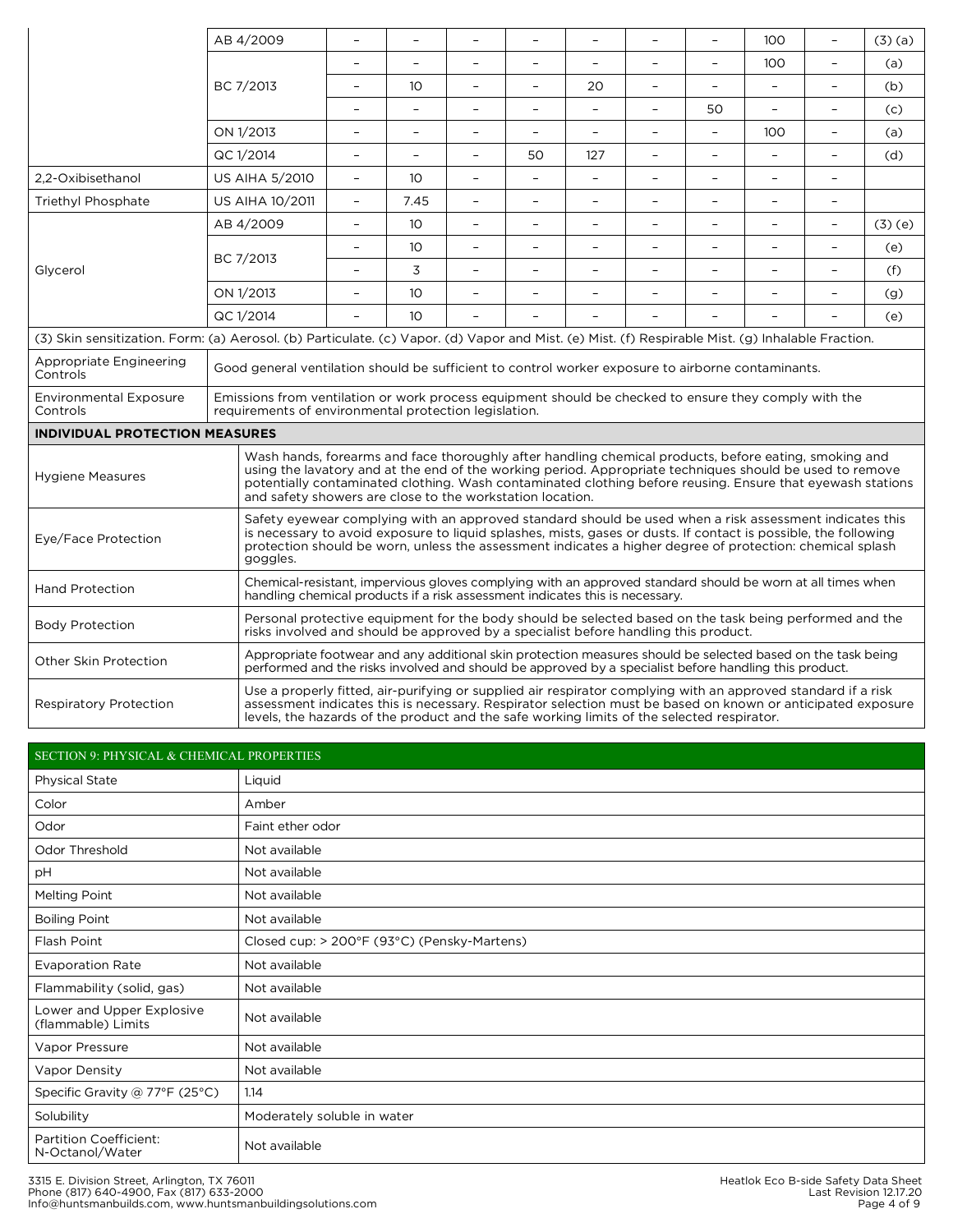| <b>Auto-Ignition Temperature</b> | Not available                            |
|----------------------------------|------------------------------------------|
| Decomposition Temperature        | Not available                            |
| Viscosity @ 77°F (25°C)          | Summer = $800$ cps<br>Winter = $500$ cps |
| Volatility                       | Not available                            |

| SECTION 10: STABILITY & REACTIVITY           |                                                                                                                                                                                                                                                       |  |  |  |
|----------------------------------------------|-------------------------------------------------------------------------------------------------------------------------------------------------------------------------------------------------------------------------------------------------------|--|--|--|
| Reactivity                                   | No specific test data related to reactivity available for this product or its ingredients.                                                                                                                                                            |  |  |  |
| Chemical Stability                           | The product is stable.                                                                                                                                                                                                                                |  |  |  |
| Possibility of<br><b>Hazardous Reactions</b> | Under normal conditions of storage and use, hazardous reactions will not occur.                                                                                                                                                                       |  |  |  |
| Conditions to Avoid                          | Avoid exposure to moisture and high temperatures to protect product quality.                                                                                                                                                                          |  |  |  |
| Incompatible Materials                       | Strong oxidizing materials, strong acids and alkali or alkaline earth metals (aluminum, zinc, beryllium and<br>copper). Avoid unintended contact with isocyanates.                                                                                    |  |  |  |
| Hazardous Decomposition<br>Products          | Decomposition products may include carbon monoxide, carbon dioxide, nitrogen oxides, halogenated<br>compounds, traces of ammonia vapors, phosphoric oxides, aldehydes and ketones, low molecular weight<br>organic products, noxious and toxic fumes. |  |  |  |

## SECTION 11: TOXICOLOGICAL INFORMATION

| <b>ACUTE TOXICITY</b>         |                                          |         |                |                             |                          |
|-------------------------------|------------------------------------------|---------|----------------|-----------------------------|--------------------------|
| Product / Ingredient Name     | Endpoint                                 | Species | Result         |                             |                          |
|                               | LC50 Inhalation Vapor                    | Rat     | $> 1.110$ mg/l |                             |                          |
| 1,1,1,3,3-Pentafluoropropane  | LD50 Dermal                              | Rabbit  |                | > 2,000 mg/kg               |                          |
|                               | LC50 Inhalation Dusts & Mists            | Rat     | $17.8$ mg/l    |                             | 1 hour                   |
| Tris (2-chloro-1-methylethyl) | <b>LC50 Inhalation Dusts &amp; Mists</b> | Rat     | $5$ mg/l       |                             |                          |
| Phosphate                     | LD50 Dermal                              | Rabbit  | 1,230 mg/kg    |                             | $\overline{\phantom{a}}$ |
|                               | LD50 Oral                                | Rat     | 1,500 mg/kg    |                             | $\bar{\phantom{a}}$      |
| Triethyl Phosphate            | LD50 Oral                                | Rat     | 1,165 mg/kg    |                             | $\overline{\phantom{0}}$ |
|                               | <b>LC50 Inhalation Gas</b>               | Rat     | 24,100 ppm     |                             | 4 hours                  |
| Trans-dichloroethylene        | LD50 Dermal                              | Rabbit  | > 5 g/kg       |                             |                          |
|                               | LD50 Oral                                | Rat     | 1,235 mg/kg    |                             | $\overline{\phantom{a}}$ |
| Ethanediol                    | LD50 Oral                                | Rat     |                | 4,700 mg/kg                 |                          |
|                               | LD50 Dermal                              | Rabbit  |                | 11,890 mg/kg                |                          |
| 2,2-Oxibisethanol             | 12,000 mg/kg<br>LD50 Oral<br>Rat         |         |                | $\overline{a}$              |                          |
| <b>IRRITATION / CORROSION</b> |                                          |         |                |                             |                          |
| Product / Ingredient Name     | Result                                   | Species | Score          | Exposure                    | Observation              |
| Triethyl Phosphate            | Eyes - Moderate irritant                 | Rabbit  | $\equiv$       | 100 mg                      | $\overline{a}$           |
| Trans-dichloroethylene        | Eyes - Moderate irritant                 | Rabbit  | $\overline{a}$ | 10 <sub>mg</sub>            | $\overline{\phantom{a}}$ |
|                               | Skin - Moderate irritant                 | Rabbit  | $\overline{a}$ | 24 h 500 mg                 | $\equiv$                 |
|                               | Eyes - Mild irritant                     | Rabbit  | L,             | 24 h 500 mg                 | $\equiv$                 |
| Ethanediol                    | Eyes - Mild irritant                     | Rabbit  | L,             | 1 h 100 mg                  | $\equiv$                 |
|                               | Eyes - Moderate irritant                 | Rabbit  | L,             | 6 h 1440 mg                 | $\bar{\phantom{a}}$      |
|                               | Skin - Mild irritant                     | Rabbit  | $\overline{a}$ | 555 mg                      | $\overline{a}$           |
| 2,2-Oxibisethanol             | Eyes - Mild irritant                     | Rabbit  | $\overline{a}$ | 50 mg                       | $\equiv$                 |
|                               | Skin - Mild irritant                     | Human   | $\equiv$       | 72 h 112 mg<br>Intermittent | $\overline{a}$           |
|                               | Skin - Mild irritant                     | Rabbit  | $\overline{a}$ | 500 mg                      | $\overline{\phantom{0}}$ |
| <b>SENSITIZATION</b>          |                                          |         |                |                             |                          |
| There is no data available.   |                                          |         |                |                             |                          |

## **CARCINOGENICITY**

**CLASSIFICATION**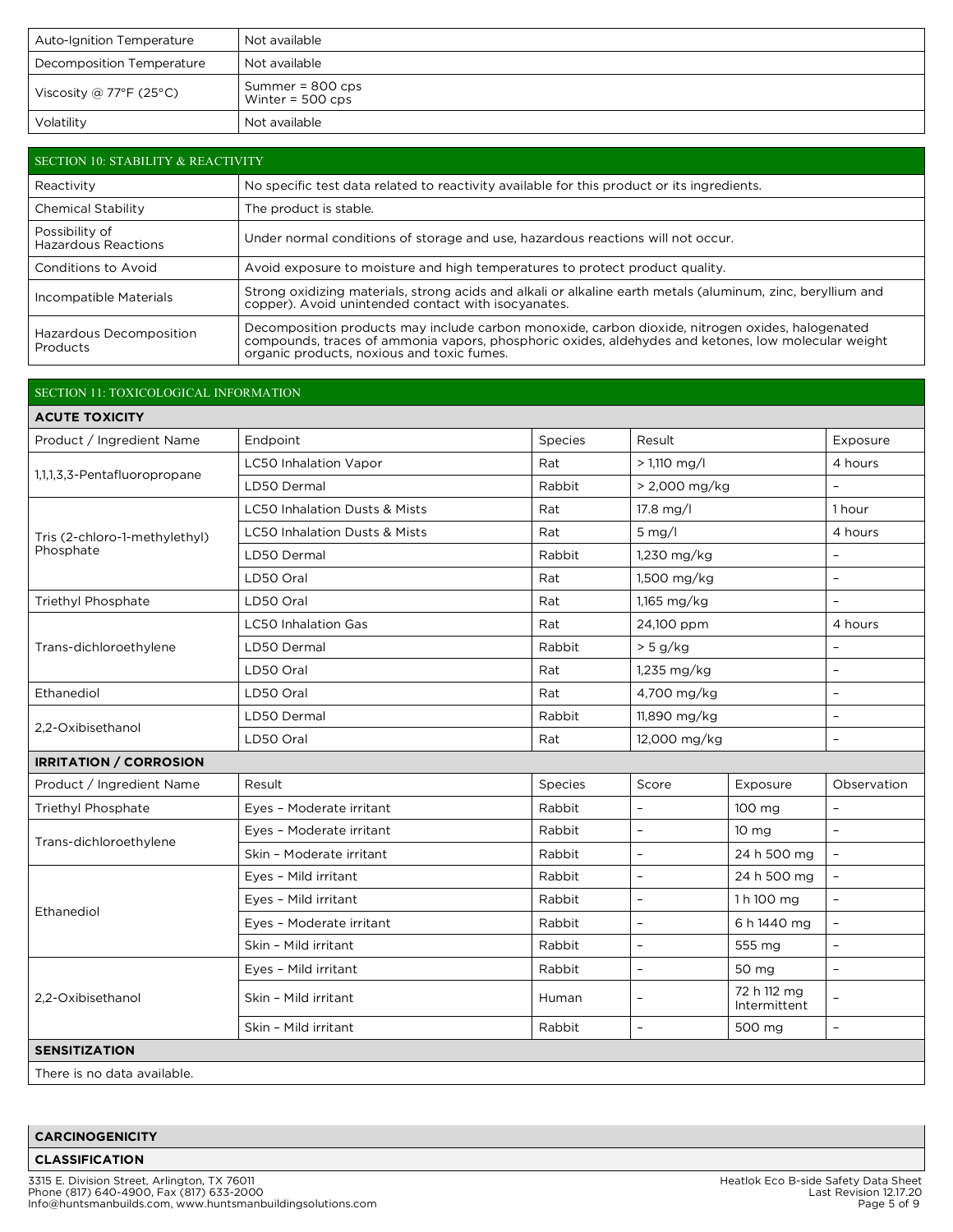| Ingredient                                                                               | <b>OSHA</b>                                       | <b>IARC</b>                                       | <b>NTP</b>                                                                                             | <b>ACGIH</b>             | EPA      | <b>NIOSH</b> |  |
|------------------------------------------------------------------------------------------|---------------------------------------------------|---------------------------------------------------|--------------------------------------------------------------------------------------------------------|--------------------------|----------|--------------|--|
| Ethanediol                                                                               |                                                   |                                                   |                                                                                                        | A4                       |          | None         |  |
| 2,2-Oxibisethanol                                                                        | L,                                                | $\bar{\phantom{a}}$                               | $\overline{\phantom{a}}$                                                                               | $\overline{\phantom{a}}$ | $\equiv$ | None         |  |
| SPECIFIC TARGET ORGAN TOXICITY (SINGLE EXPOSURE)                                         |                                                   |                                                   |                                                                                                        |                          |          |              |  |
| Product / Ingredient Name                                                                | Category                                          | Route of Exposure<br><b>Target Organs</b>         |                                                                                                        |                          |          |              |  |
| 1,1,1,3,3-Pentafluoropropane                                                             | Category 3                                        | Not applicable<br>Narcotic effects                |                                                                                                        |                          |          |              |  |
| <b>SPECIFIC TARGET ORGAN TOXICITY (REPEATED EXPOSURE)</b>                                |                                                   |                                                   |                                                                                                        |                          |          |              |  |
| There is no data available.                                                              |                                                   |                                                   |                                                                                                        |                          |          |              |  |
| <b>ASPIRATION HAZARD</b>                                                                 |                                                   |                                                   |                                                                                                        |                          |          |              |  |
| There is no data available.                                                              |                                                   |                                                   |                                                                                                        |                          |          |              |  |
| <b>INFORMATION ON THE LIKELY ROUTES OF EXPOSURE</b>                                      |                                                   |                                                   |                                                                                                        |                          |          |              |  |
| Dermal contact. Eye contact. Inhalation. Ingestion.                                      |                                                   |                                                   |                                                                                                        |                          |          |              |  |
| POTENTIAL ACUTE HEALTH EFFECTS                                                           |                                                   |                                                   |                                                                                                        |                          |          |              |  |
| Eye Contact                                                                              | Causes serious eye irritation.                    |                                                   |                                                                                                        |                          |          |              |  |
| Inhalation                                                                               | exposure.                                         |                                                   | Exposure to decomposition products may cause a health hazard. Serious effects may be delayed following |                          |          |              |  |
| Skin Contact                                                                             |                                                   | No known significant effects or critical hazards. |                                                                                                        |                          |          |              |  |
| Ingestion                                                                                |                                                   | Irritating to mouth, throat and stomach.          |                                                                                                        |                          |          |              |  |
| SYMPTOMS RELATED TO THE PHYSICAL, CHEMICAL AND TOXICOLOGICAL CHARACTERISTICS             |                                                   |                                                   |                                                                                                        |                          |          |              |  |
| Eye Contact                                                                              |                                                   |                                                   | Adverse symptoms may include the following: pain or irritation, watering, redness.                     |                          |          |              |  |
| Inhalation                                                                               |                                                   | No known significant effects or critical hazards. |                                                                                                        |                          |          |              |  |
| Skin Contact                                                                             | No known significant effects or critical hazards. |                                                   |                                                                                                        |                          |          |              |  |
| Ingestion                                                                                | No known significant effects or critical hazards. |                                                   |                                                                                                        |                          |          |              |  |
| DELAYED AND IMMEDIATE EFFECTS AND ALSO CHRONIC EFFECTS FROM SHORT AND LONG TERM EXPOSURE |                                                   |                                                   |                                                                                                        |                          |          |              |  |
| <b>SHORT TERM EXPOSURE</b>                                                               |                                                   |                                                   |                                                                                                        |                          |          |              |  |
| <b>Potential Immediate Effects</b>                                                       |                                                   | No known significant effects or critical hazards. |                                                                                                        |                          |          |              |  |
| <b>Potential Delayed Effects</b>                                                         |                                                   | No known significant effects or critical hazards. |                                                                                                        |                          |          |              |  |
| <b>LONG TERM EXPOSURE</b>                                                                |                                                   |                                                   |                                                                                                        |                          |          |              |  |
| <b>Potential Immediate Effects</b>                                                       |                                                   | No known significant effects or critical hazards. |                                                                                                        |                          |          |              |  |
| <b>Potential Delayed Effects</b>                                                         |                                                   | No known significant effects or critical hazards. |                                                                                                        |                          |          |              |  |
| POTENTIAL CHRONIC HEALTH EFFECTS                                                         |                                                   |                                                   |                                                                                                        |                          |          |              |  |
| General                                                                                  |                                                   | No known significant effects or critical hazards. |                                                                                                        |                          |          |              |  |
| Carcinogenicity                                                                          |                                                   | No known significant effects or critical hazards. |                                                                                                        |                          |          |              |  |
| Mutagenicity                                                                             |                                                   | No known significant effects or critical hazards. |                                                                                                        |                          |          |              |  |
| Teratogenicity                                                                           |                                                   | No known significant effects or critical hazards. |                                                                                                        |                          |          |              |  |
| <b>Developmental Effects</b>                                                             |                                                   | No known significant effects or critical hazards. |                                                                                                        |                          |          |              |  |
| <b>Fertility Effects</b>                                                                 | No known significant effects or critical hazards. |                                                   |                                                                                                        |                          |          |              |  |
| NUMERICAL MEASURES OF TOXICITY - ACUTE TOXICITY ESTIMATES                                |                                                   |                                                   |                                                                                                        |                          |          |              |  |
| Route                                                                                    | ATE Value                                         |                                                   |                                                                                                        |                          |          |              |  |
| Oral                                                                                     | 5632.4 mg/kg                                      |                                                   |                                                                                                        |                          |          |              |  |
| Dermal                                                                                   | 68750 mg/kg                                       |                                                   |                                                                                                        |                          |          |              |  |
| Inhalation (vapors)                                                                      | 392.9 mg/l                                        |                                                   |                                                                                                        |                          |          |              |  |

## SECTION 12: ECOLOGICAL INFORMATION

## **TOXICITY**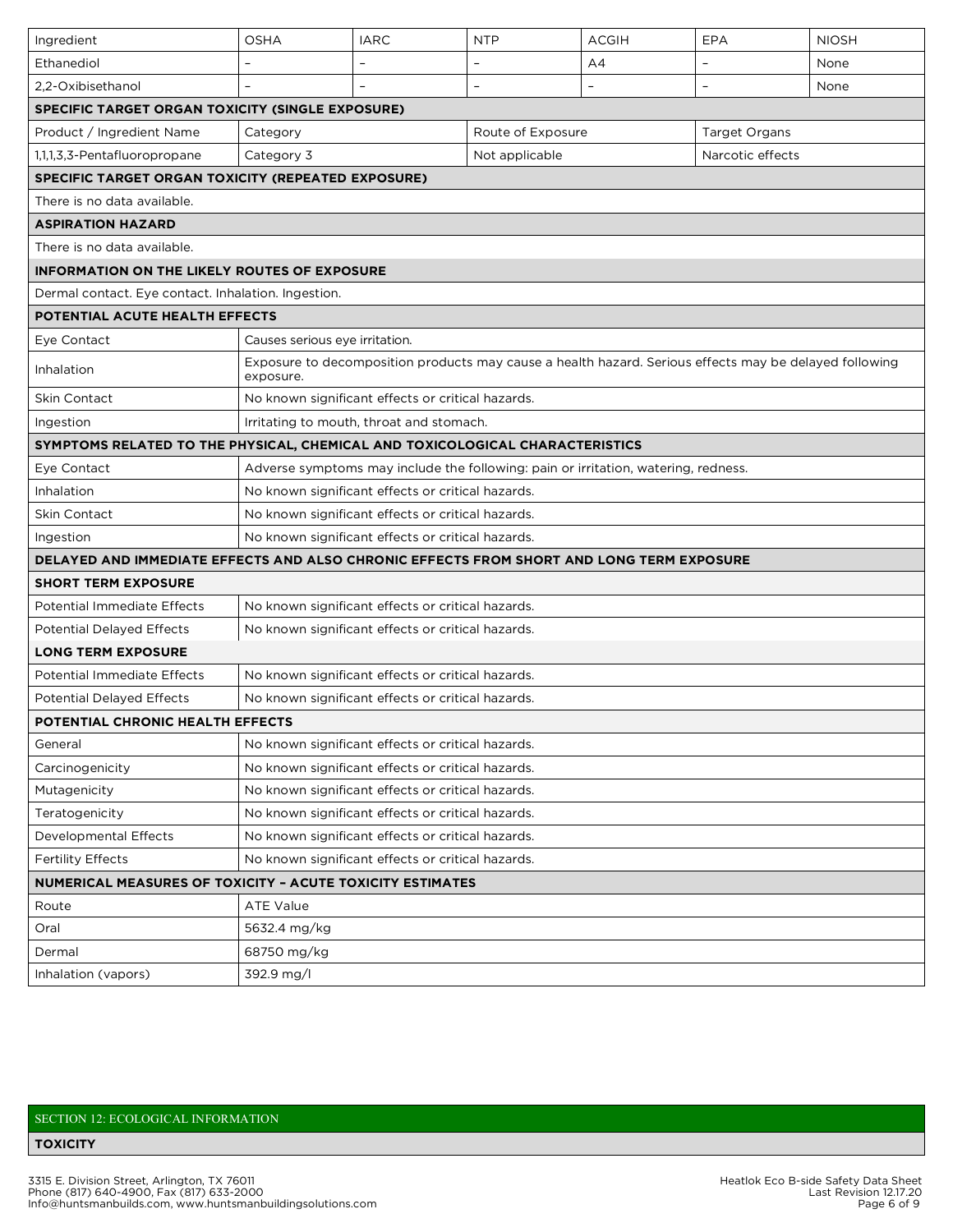| Product / Ingredient Name                  | Result                                            |             | Species                                                                   |          | Exposure |  |  |
|--------------------------------------------|---------------------------------------------------|-------------|---------------------------------------------------------------------------|----------|----------|--|--|
| Acute EC50 > 97.9 mg/l                     |                                                   | Daphnia     |                                                                           | 48 hours |          |  |  |
| 1,1,1,3,3-Pentafluoropropane               | Acute EC50 > 81.8 mg/l                            |             | Fish                                                                      |          | 96 hours |  |  |
| Triethyl Phosphate                         | Acute LC50 100 mg/l fresh water                   |             | Fish - Pimephales promelas - Juvenile<br>(fledgling, hatchling, weanling) |          | 96 hours |  |  |
| Trans-dichloroethylene                     | Acute LC50 220,000 Qg/I fresh water               |             | Daphnia - Daphnia magna                                                   |          | 48 hours |  |  |
|                                            | Acute LC50 100,000 Qg/l marine water              |             | Crustaceans - Crangon crangon - Adult                                     |          | 48 hours |  |  |
| Ethanediol                                 | Acute LC50 10,000,000 Qg/l fresh water            |             | Daphnia - Daphnia magna                                                   |          | 48 hours |  |  |
|                                            | Acute LC50 8,050,000 Qg/l fresh water             |             | Fish - Pimephales promelas                                                |          | 96 hours |  |  |
| 2.2-Oxibisethanol                          | Acute LC50 32,000 ppm fresh water                 |             | Fish - Gambusia affinis - Adult                                           |          | 96 hours |  |  |
| PERSISTENCE AND DEGRADABILITY              |                                                   |             |                                                                           |          |          |  |  |
| Product / Ingredient Name                  | Photolysis<br><b>Aquatic Half-life</b>            |             | Biodegradability                                                          |          |          |  |  |
| Ethanediol                                 | $\overline{\phantom{a}}$                          |             | Readily                                                                   |          |          |  |  |
| <b>BIOACCUMULATIVE POTENTIAL</b>           |                                                   |             |                                                                           |          |          |  |  |
| Product / Ingredient Name                  | <b>BCF</b><br>LogPow                              |             | Potential                                                                 |          |          |  |  |
| Tris (2-chloro-1-methylethyl)<br>Phosphate | 2.68                                              | $0.8 - 2.8$ |                                                                           | Low      |          |  |  |
| Triethyl Phosphate                         | 1.11                                              | < 1.3       |                                                                           | Low      |          |  |  |
| Trans-dichloroethylene                     | 2.09                                              |             |                                                                           | Low      |          |  |  |
| Ethanediol                                 | $-1.36$                                           |             |                                                                           | Low      |          |  |  |
| 2,2-Oxibisethanol                          | $-1.98$<br>100                                    |             | Low                                                                       |          |          |  |  |
| <b>MOBILITY IN SOIL</b>                    |                                                   |             |                                                                           |          |          |  |  |
| Soil/Water Partition<br>Coefficient (Koc)  | There is no data available.                       |             |                                                                           |          |          |  |  |
| <b>Other Adverse Effects</b>               | No known significant effects of critical hazards. |             |                                                                           |          |          |  |  |

| <b>SECTION 13: DISPOSAL CONSIDERATION</b>           |                                                                                                                                                                                                                                                                                                                                                                                                                                                                                                                                                                                                                                                                                                                                                                                                                                                                                                                                                                                                     |               |                  |  |  |  |
|-----------------------------------------------------|-----------------------------------------------------------------------------------------------------------------------------------------------------------------------------------------------------------------------------------------------------------------------------------------------------------------------------------------------------------------------------------------------------------------------------------------------------------------------------------------------------------------------------------------------------------------------------------------------------------------------------------------------------------------------------------------------------------------------------------------------------------------------------------------------------------------------------------------------------------------------------------------------------------------------------------------------------------------------------------------------------|---------------|------------------|--|--|--|
| Disposal Methods                                    | The generation of waste should be avoided or minimized wherever possible. Disposal of this product,<br>solutions and any by-products should comply with the requirements of environmental protection and waste<br>disposal legislation and any regional local authority requirements. Dispose of surplus and non-recyclable<br>products via a licensed waste disposal contractor. Waste should not be disposed of untreated to the sewer<br>unless fully compliant with the requirements of all authorities with jurisdiction. Waste packaging should be<br>recycled. Incineration or landfill should only be considered when recycling is not feasible. This material and its<br>container must be disposed of in a safe way. Care should be taken when handling empty containers that have<br>not been cleaned or rinsed out. Empty containers or liners may retain some product residues. Avoid dispersal<br>of spilled material and runoff and contact with soil, waterways, drains and sewers. |               |                  |  |  |  |
| UNITED STATES - RCRA TOXIC HAZARDOUS WASTE "U" LIST |                                                                                                                                                                                                                                                                                                                                                                                                                                                                                                                                                                                                                                                                                                                                                                                                                                                                                                                                                                                                     |               |                  |  |  |  |
| Product / Ingredient Name                           | CAS#                                                                                                                                                                                                                                                                                                                                                                                                                                                                                                                                                                                                                                                                                                                                                                                                                                                                                                                                                                                                | <b>Status</b> | Reference Number |  |  |  |

Trans-dichloroethylene 156-60-5 Listed Listed U079

## SECTION 14: TRANSPORTATION INFORMATION

| <b>DOT</b>                 |                   |  |  |  |
|----------------------------|-------------------|--|--|--|
| <b>UN Number</b>           | Not regulated     |  |  |  |
| UN Proper Shipping Name    | $\qquad \qquad$   |  |  |  |
| Transport Hazard Class(es) | $\qquad \qquad -$ |  |  |  |
| Packing Group              | $\qquad \qquad$   |  |  |  |
| Environmental Hazard       | <b>No</b>         |  |  |  |
| Additional Information     | $\qquad \qquad$   |  |  |  |
| <b>TDG</b>                 |                   |  |  |  |
| UN Number                  | Not regulated     |  |  |  |
| UN Proper Shipping Name    | $\qquad \qquad -$ |  |  |  |

| Transport Hazard Class(es) | $\overline{\phantom{0}}$ |
|----------------------------|--------------------------|
| Packing Group              | -                        |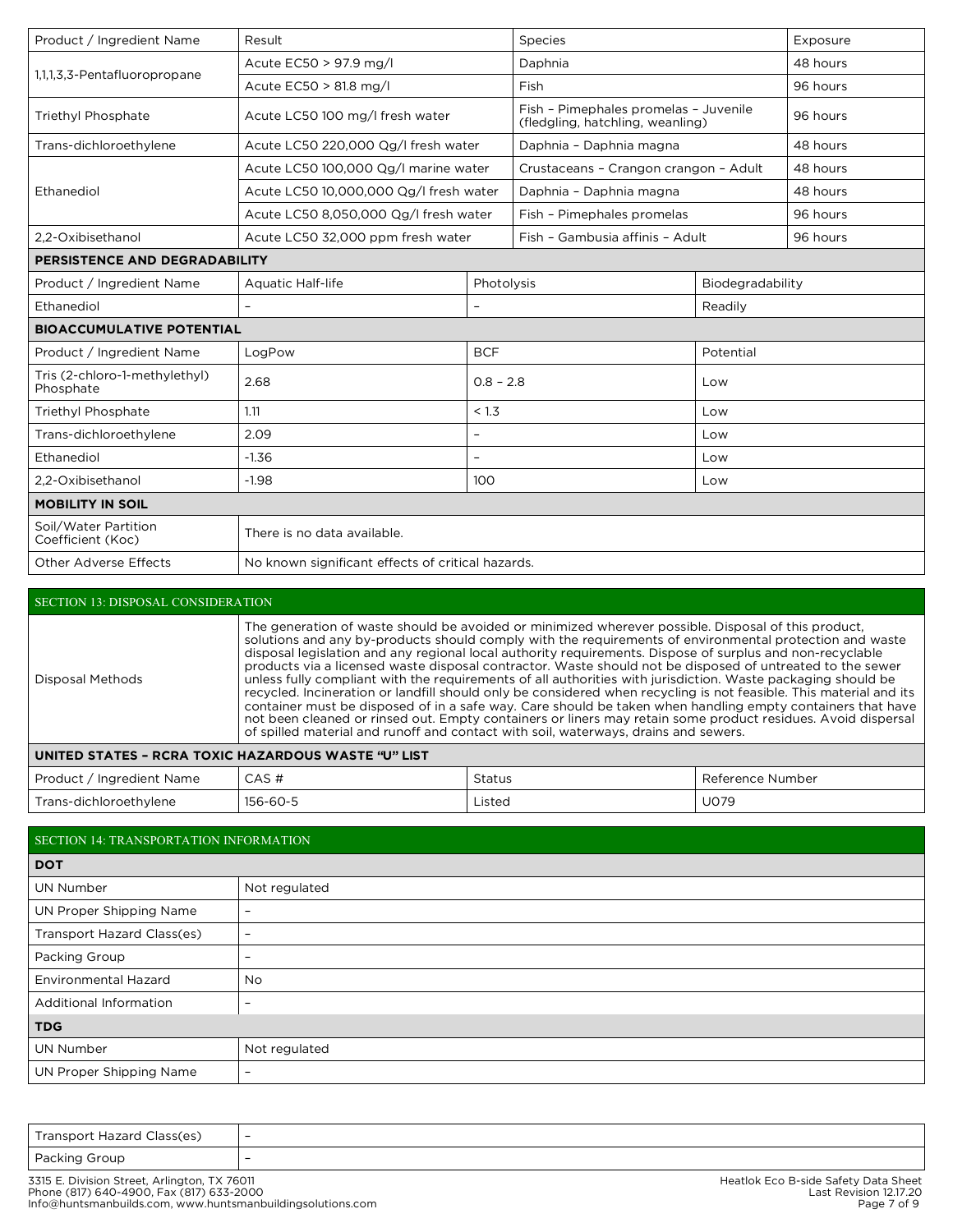| <b>Environmental Hazard</b>                                                    | <b>No</b>                                                                                                                                                                                                     |
|--------------------------------------------------------------------------------|---------------------------------------------------------------------------------------------------------------------------------------------------------------------------------------------------------------|
| Additional Information                                                         | $\overline{\phantom{a}}$                                                                                                                                                                                      |
| <b>IMDG</b>                                                                    |                                                                                                                                                                                                               |
| <b>UN Number</b>                                                               | Not regulated                                                                                                                                                                                                 |
| UN Proper Shipping Name                                                        | $\overline{\phantom{a}}$                                                                                                                                                                                      |
| Transport Hazard Class(es)                                                     | $\overline{\phantom{a}}$                                                                                                                                                                                      |
| Packing Group                                                                  | $\overline{\phantom{m}}$                                                                                                                                                                                      |
| <b>Environmental Hazard</b>                                                    | <b>No</b>                                                                                                                                                                                                     |
| Additional Information                                                         | $\overline{\phantom{a}}$                                                                                                                                                                                      |
| <b>IATA</b>                                                                    |                                                                                                                                                                                                               |
| <b>UN Number</b>                                                               | Not regulated                                                                                                                                                                                                 |
| UN Proper Shipping Name                                                        | $\overline{\phantom{a}}$                                                                                                                                                                                      |
| Transport Hazard Class(es)                                                     | $\equiv$                                                                                                                                                                                                      |
| Packing Group                                                                  | $\equiv$                                                                                                                                                                                                      |
| <b>Environmental Hazard</b>                                                    | <b>No</b>                                                                                                                                                                                                     |
| Additional Information                                                         | $\equiv$                                                                                                                                                                                                      |
| AERG: Not applicable.                                                          |                                                                                                                                                                                                               |
| <b>Special Precautions for User</b>                                            | Transport within user's premises: Always transport in closed containers that are upright and secure. Ensure<br>that persons transporting the product know what to do in the event of an accident or spillage. |
| Transport in Bulk According<br>to Annex II of MARPOL 73/78<br>and the IBC Code | Not available                                                                                                                                                                                                 |

# SECTION 15: REGULATORY INFORMATION

| <b>UNITED STATES</b>                                                |                                                                                                                                                                                                                                                                                                                 |  |  |  |
|---------------------------------------------------------------------|-----------------------------------------------------------------------------------------------------------------------------------------------------------------------------------------------------------------------------------------------------------------------------------------------------------------|--|--|--|
| U.S. Federal Regulations                                            | TSCA 8(a) PAIR: 2,2-Dimethylpropan-1-ol, tribromo derivative; Triethyl phosphate;<br>Octamethylcyclotetrasiloxane.<br>TSCA 8(c) calls for record of SAR: Triethyl phosphate.<br>United States inventory (TSCA 8b): All components are listed or exempted.<br>Clean Water Act (CWA) 307: Trans-dichloroethylene. |  |  |  |
| Clean Air Act Section 112 (b)<br>Hazardous Air Pollutants<br>(HAPs) | Listed                                                                                                                                                                                                                                                                                                          |  |  |  |
| Clean Air Act Section 602<br>Class I Substances                     | Not listed                                                                                                                                                                                                                                                                                                      |  |  |  |
| Clean Air Act Section 602<br>Class II Substances                    | Not listed                                                                                                                                                                                                                                                                                                      |  |  |  |
| DEA List I Chemicals (Precursor<br>Chemicals)                       | Not listed                                                                                                                                                                                                                                                                                                      |  |  |  |
| DEA List II Chemicals<br>(Essential Chemicals)                      | Not listed                                                                                                                                                                                                                                                                                                      |  |  |  |
| SARA 302/304                                                        | No products were found                                                                                                                                                                                                                                                                                          |  |  |  |
| <b>SARA 304 RQ</b>                                                  | Not applicable                                                                                                                                                                                                                                                                                                  |  |  |  |
| <b>SARA 311/312</b>                                                 |                                                                                                                                                                                                                                                                                                                 |  |  |  |
| <b>CLASSIFICATION</b>                                               |                                                                                                                                                                                                                                                                                                                 |  |  |  |
| Immediate (acute) health hazard.                                    |                                                                                                                                                                                                                                                                                                                 |  |  |  |

## **COMPOSITION / INFORMATION ON INGREDIENTS**